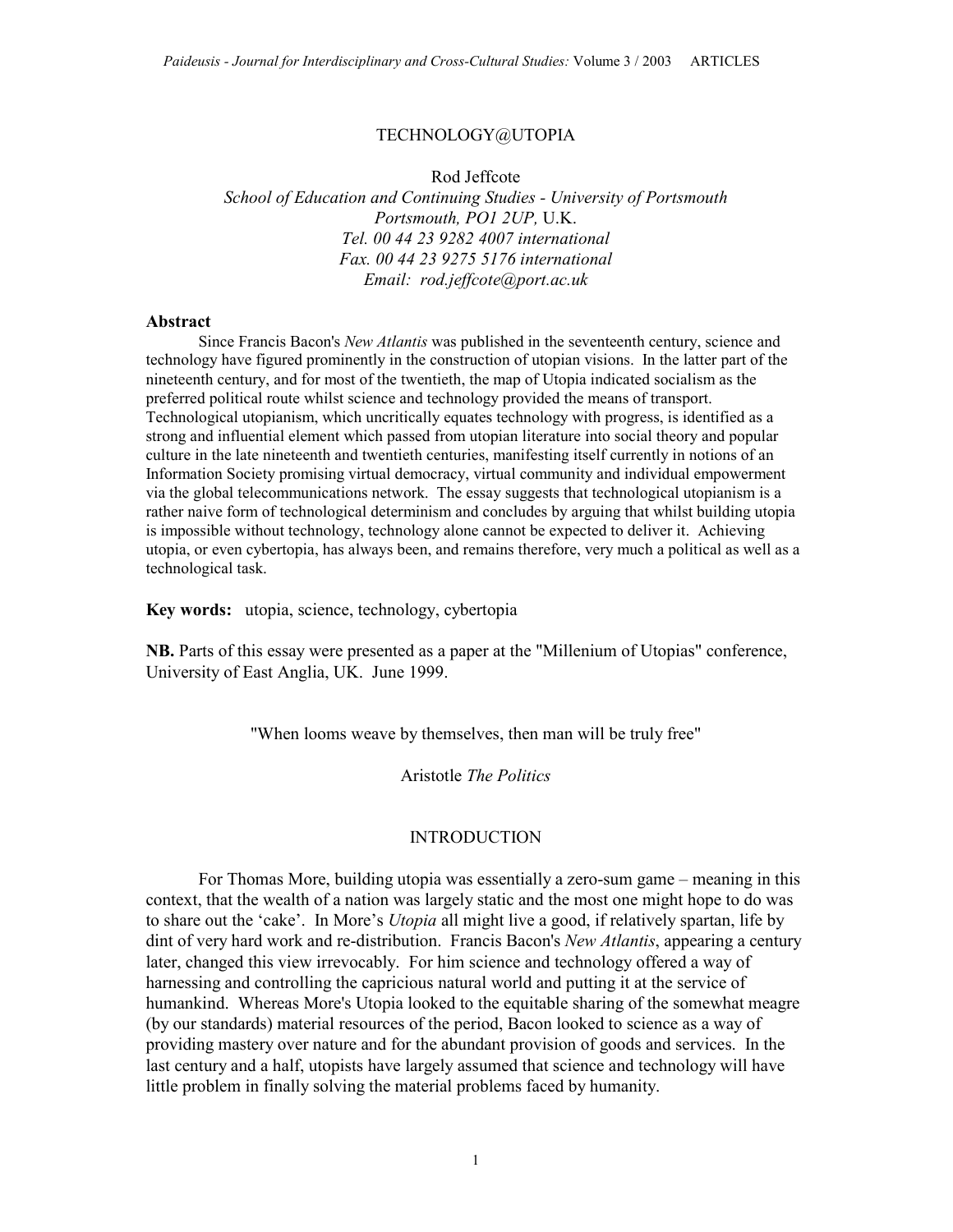The idea that scientific progress, and, by extension, technology could give rise to a utopia in which the age-old restriction of scarcity could be at last overcome has been present in virtually all utopian literature since New Atlantis. Kumar (1987) identifies the key elements of almost all utopian writing in the last century and a half as science (plus socialism) in varying proportions and varieties. This, as J.L. Davis notes, is one feature that utopian writings have tended to share with modern dystopias. "All three of the classic dystopias of the early twentieth century - Zamiatin's We, Huxley's Brave New World, Orwell's Nineteen Eighty Four - start with the assumption that the problems of production, distribution, and social order have been solved" (1981, 385).

Utopian and dystopian thought can provide both analysis and insight into how science and technology function within the contemporary world, provide visions for the future, and give warning signals. It would too crude, however, to frame the effect of utopian literature on the wider world in terms of impact, since the term suggests that it arrives falling from nowhere, impinging upon an unexpectant audience. Clearly such works, like all art forms, are closely bound up with the society which gives birth to them. They reflect upon that society, help to change it, and yet are inextricably a part of it. Cruder analyses such as basesuperstructure approaches have given way to more sophisticated understandings of the complexity of the relationships involved between cultural artefacts and expressions and the material world of economics and politics: "... economic, political and social processes do not operate outside of cultural and ideological conditions. The distinction between 'material' and 'ideational' factors in sociological analysis is thus considerably weakened, if not invalidated altogether" (Hall & Gieben 1992, 13).

In their use of science and technology, utopian $<sup>1</sup>$  and dystopian works help to shape and</sup> define our perceptions of science and technology itself. The current debates about CCTV (closed-circuit television), data protection, and privacy draw heavily on the symbolism of Orwell's 'Big Brother'. Genetically modified (GM) foods were quickly labelled 'Frankenstein Foods' by the popular press. Issues surrounding the development of Artificial Intelligence (AI), at least in the popular arena, appear to be influenced by the 'computers out of control' storylines in any one of a hundred films and television programmes, perhaps mostly notably the computer HAL in Stanley Kubrick's film 2001.

Just as science may be found in utopias, utopianism may be found in science. "Traces of utopian thinking can be found practically everywhere on the frontiers of science; they rear in mundane and practical embodiments in practical projections of what the future ought to look like" (Nowotny 1984, 4). Unfortunately many utopian 'scientific' projections of what ought to be end up as extrapolations of the worst trends in contemporary science. Using utopian works as a means of providing a vision and goals for science should not be viewed negatively, nor should the role of modern dystopias be overlooked as a means of expressing how science and technology have been misused in the last 200 years.

Science and technology cannot be excluded from any realistic vision of the future. The trend from the 1960's onwards to view science and technology as a double-edged sword, and a commensurate wish to return to a simple pre-industrial idyll, usually utilising various forms of 'alternative' or 'appropriate' technologies, can be somewhat misleading, since alternative technology is another and different manifestation of technology, it is not the absence of technology. Indeed, current developments in the most developed area of the socalled alternative technologies, that of renewable energy provision, rely very heavily on hightech, science based research and development. For example, using photovoltaic materials to produce electricity from solar panels requires a knowledge of solid state physics, electronics and materials technology. Various wave power machines under development around the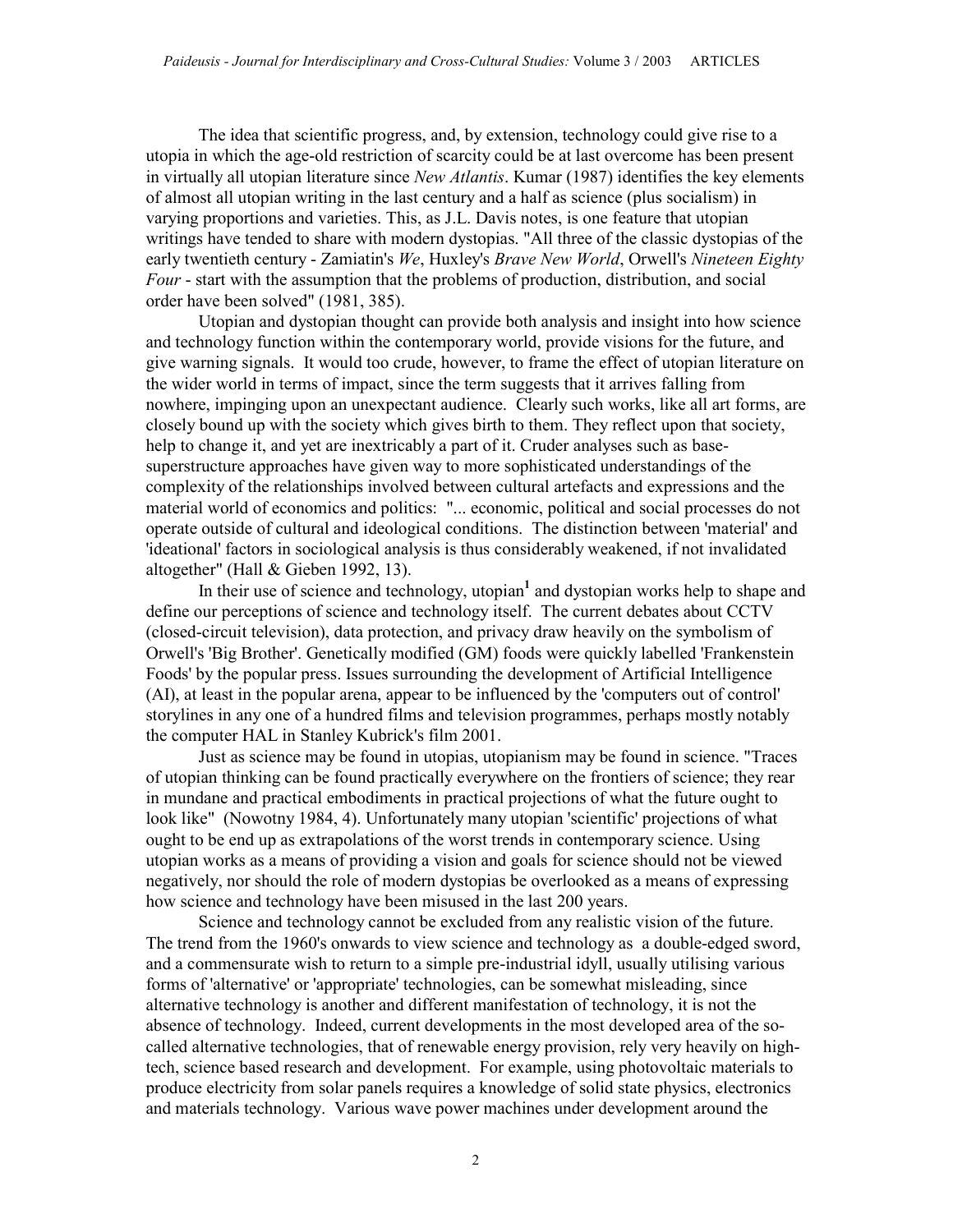world are designed and tested in university laboratories using the latest sophisticated computer modelling techniques.

Given our reliance on science and technology in the contemporary world and in any imaginable future, it is imperative that we develop our understanding of them in order to secure the futures(s) that we might wish. The utopian tradition is one where such insights have been usefully developed and explored for many centuries, and yet it is an aspect of utopian work that has received scant attention until quite recently.

### SCIENCE AND/OR TECHNOLOGY

Given that the main focus of this essay concerns the role of technology and science in utopian/dystopian visions, the term technology is used almost exclusively throughout. Whilst science and technology are different entities with different intellectual properties and histories, it is evident that they are now so interlinked and interdependent that it must be understood that one comes with the other. Whereas it was the case that most of the important technologies utilised and developed during the early part of the industrial revolution were craft-based rather then science-based, most important contemporary technologies are now firmly based in science. The development and production of most modern technologies whether they be product technologies (artefacts we use and consume) or process technologies (machines and systems that make or facilitate things), require relatively high inputs of scientific knowledge. Whereas, for example, the science of thermodynamics was developed subsequent to the invention and development of the steam engine, important contemporary technologies such as computers, biotechnology, telecommunications and so on, require a solid prior understanding of the science underlying the processes involved.

Conversely, the practice of science is highly dependent upon technology, since most scientific activity occurs only because it is closely linked to the development of some technological outcome. Basic science (science carried out for its own sake without some direct or known useful outcome) is still undertaken but it is dwarfed by applied science. It is now virtually impossible to contemplate one without the other.

Modern science since the early seventeenth century has provided the Western world with much more than a basis for developing technology. As a means of understanding the natural world, and ourselves, it has exerted a more powerful influence. Science and technology are not being conflated in this analysis, rather it is recognised that in the contemporary world the institutionalised practices of science are wedded to technological development to such a degree that they are, for the most part, akin to two horses pulling in harness.

### TECHNOLOGICAL UTOPIANISM

Technological utopianism is "the belief in the inevitability of progress and in progress precisely as technological progress" (Segal 1985, 1). Achieving utopia therefore requires little more than the unfettered development of science and technology. What distinguishes this view from most utopian works which, since Bacon, have sought to achieve utopia by harnessing science and technology for the greater human good, is this rather naive equation of technology with progress.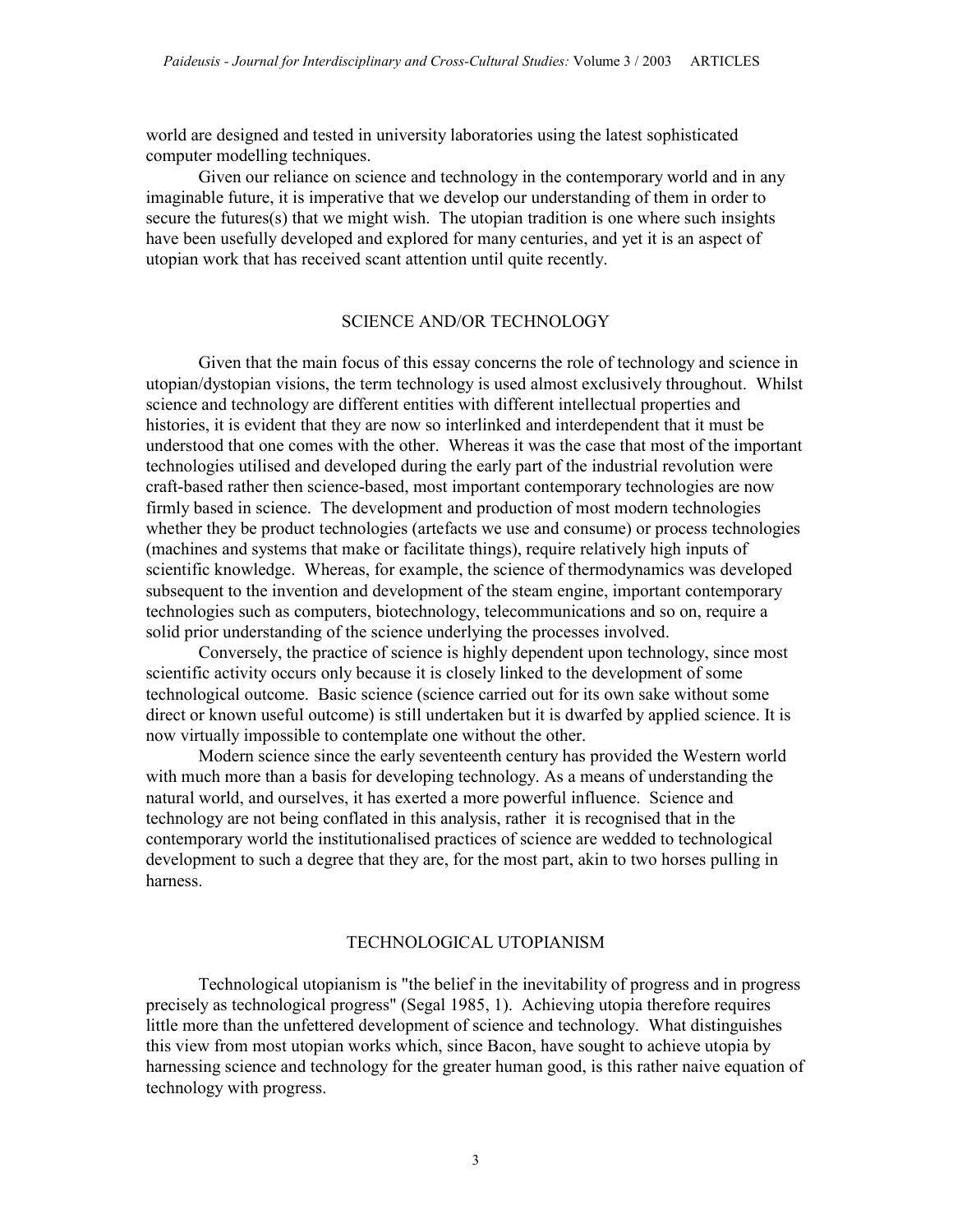In its purest literary form technological utopianism appeared in a series of US novels in the late nineteenth and early twentieth centuries following the publication in 1888 of Looking Backward by Edward Bellamy. Looking Backward is certainly the best known of this sub-genre and arguably the best in terms of literary merit and wholeness of conception and vision. Indeed Segal (1985) suggests that so influential and popular was Looking Backward that those writing in a similar vein immediately thereafter were simply retreading already familiar ground. The book spawned many imitations in print and societies devoted to discussing Bellamy's vision subsequently sprang up all over the USA.

Technological utopianism can be considered as an optimistic form of technological determinism since it is technology that becomes both the engine of change and the salvation of society. For Bellamy in *Looking Backward*, technology solves the problem of scarcity, and relieved of this problem mankind is assumed to change for the better. The price of this, though one which Bellamy thought a small one, was that society needs high levels of political centralisation and a willingness to 'fit in' with the machine culture (Lewis 1987).

Though technology (and science) continued to be a prime focus for the utopian novel, few embraced it so whole-heartedly and uncritically. Indeed by the early part of the twentieth century, the dystopian form had largely replaced the purely utopian expression, and technology, along with totalitarian ideologies of left or right, took on a darker expression. It is not difficult to see why this might be given the historical context of World War 1 followed closely by the great depression and World War 2. By the 1960's, utopian forms were either limiting, simplifying, or downplaying the role of modern technology - itself not necessarily original since William Morris had outlined something similar in News from Nowhere as early as 1890.

### TECHNOLOGY AND UTOPIA

Lewis Mumford, in an essay first published in 1965, shed light on two interesting aspects of utopian writing: the autocratic, if not totalitarian nature, of most utopian political and social systems, and secondly, the nature of the technologies which support such systems (1973). This reflected very closely the actual development of early civilizations where, he argued, political centralisation was a consequence of a number of factors relating to the controlling nature of divine kingship, a religious underpinning, and a strong desire for order over both people and the natural world. Mumford argued that the early city states developed an 'invisible machine' to provide the means to sustain itself. This machine was composed of people (mostly coerced labour), and was organised in military fashion to complete major civic tasks like building irrigation systems, large buildings such as temples, defensive fortifications, and so on. All this was achieved without any technology beyond a few simple hand tools and instruments. Most importantly for Mumford, this set the pattern for the technological traditions that followed, and its apotheosis can be seen in the mass production assembly lines of Henry Ford.

Mumford was aware of a second technological tradition handed down to us from the same period, that of a smaller scale craft tradition, under local or individual control and exhibiting none of the de-humanising aspects of his 'invisible machine'. This analysis opens up some interesting perspectives on the relationships between technology and society. Big Brother in Orwell's *Nineteen Eighty-Four*, had clearly achieved mastery of the population by use of sophisticated centralised telecommunication systems which involved almost universal surveillance and monitoring which conform closely to Mumford's definition of authoritarian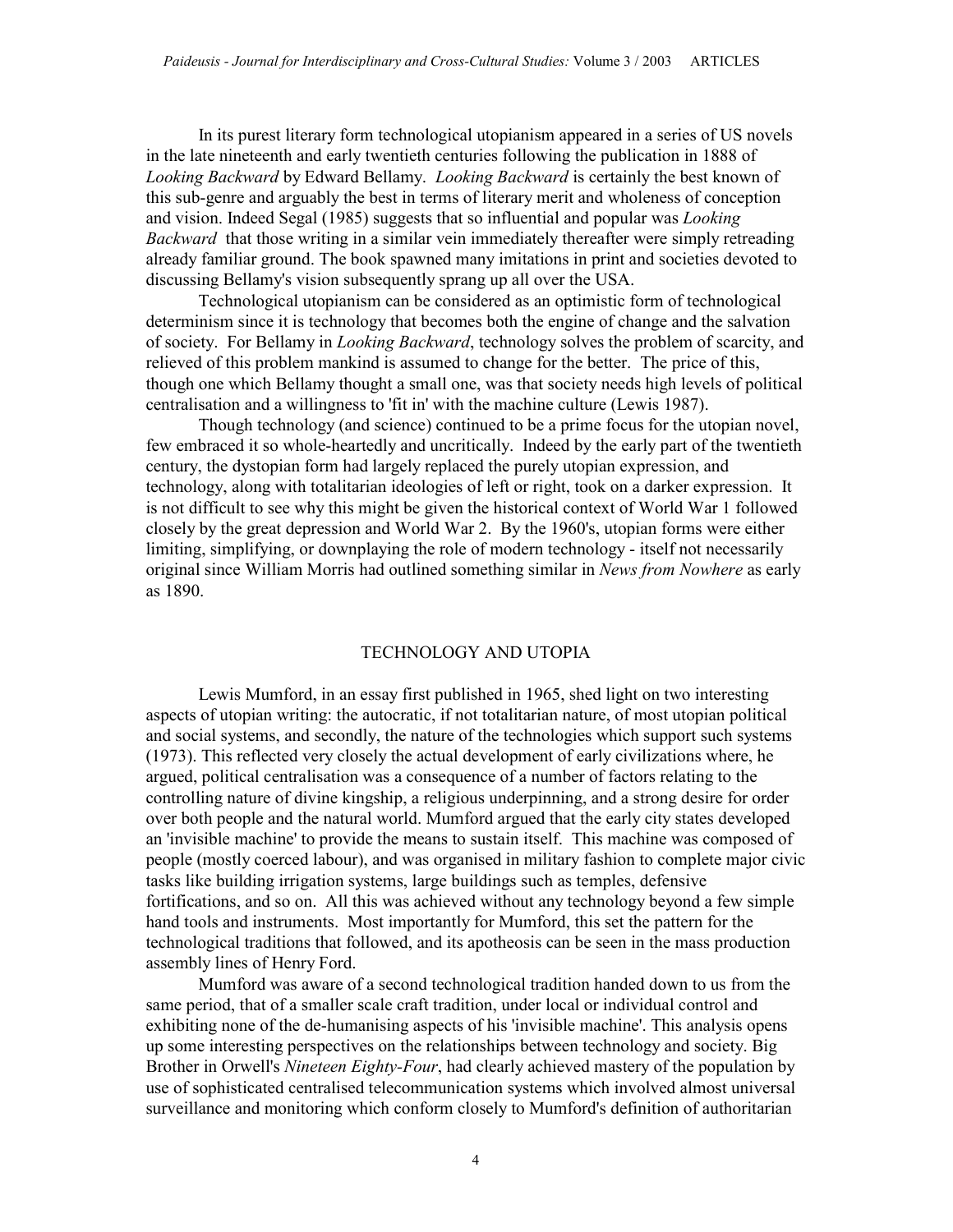technology (large-scale, under centralised control, etc.) By contrast, the forms of technology to be found in Morris's News From Nowhere appear to be de-centralised, craft-based, under local or individual control, conforming to Mumford's notion of a democratic form of technology (Mumford 1964).

The Alternative technology movement that arose both within, and out of, the 1960s and 1970s so-called counter-culture, and other political and environmental movements, loosely formulated various criteria for technologies that did not have centralising, alienating, and polluting tendencies associated with conventional technical forms. This has variously led to appropriate technology, alternative technology, intermediate technology, and even utopian technology (Dickson 1974). The premise behind these ideas is that the forms of technology that we had developed were not conducive to a truly democratic, ecological, and harmonious lifestyle, because they are products of a social system dominated by market economics at the expense of other, more human, considerations. The supposed neutrality of technology (and science) served only to mask those forces which shaped technology in such a narrow and destructive fashion. In a sense what this movement, in its most extreme forms, called for was a return to the democratic technics of Mumford or the craft based production systems of William Blake and William Morris. The impasse which this analysis led to, however, was as follows: If technology is an expression of the cultural forms that produced it, then it follows that in order to produce and operate alternative technology one first has to have an alternative society. The logic of this view insists that political and social change must proceed, or at least develop sufficiently, before the 'appropriate' technology may be introduced.

Fritz Schumacher's Small is Beautiful (1974), Ivan Illich's Tools for Conviviality (1973), and others, argued persuasively for the need to re-orient technology away from the large-scale, capital intensity of modern mass production to a smaller scale, human-centred mode. Whilst these arguments found resonance in the search for renewable energy sources in the West and were adapted to good effect for use in developing countries, it is clear that the trajectory of modern technological development has barely been dented.

The relationship between size and scale, ownership and control, democratic and authoritarian, however, are almost never easy to tease out in respect of the major technologies of our time. Computers and Information Technology, being perhaps the most important set of technical innovations of the late twentieth century, illustrate this well. Dorothy Nelkin argues that despite the fears of the intellectual community, and the public, about IT in the last 30 years, and the almost universally negative way in which this set of technologies is portrayed in literature and the mass media, the concern has largely shifted to biotechnology and genetic manipulation, which, she argues poses much less of a threat (1994).

Part of the problem in identifying and analysing the socio-political origins of technology is that there is much ambivalence once it is in the public domain. Laptop computers can be liberating but can also allow work to enter the home and encroach upon valued free time. Mobile phones may be a blessing to some but an intrusive nuisance to others. The technological dystopia par excellence of the twentieth century is Huxley's Brave New World written in 1932. In it he accurately predicts many scientific developments, particularly in the biological sciences, and uses them to help fashion his nightmarish account. His last novel published in 1962, the utopia *Island*, described his vision of an idyllic world yet used many of the technologies and practices present in the dystopian Brave New World.

Recent scholarship about technical change points to a multiplicity of factors that converge to shape technology, some fairly clear and unambiguous, others more opaque and complex. Robot technologies in manufacturing industries superficially appear to present a clear-cut case of technical change for the sake of efficiency and competitive advantage. They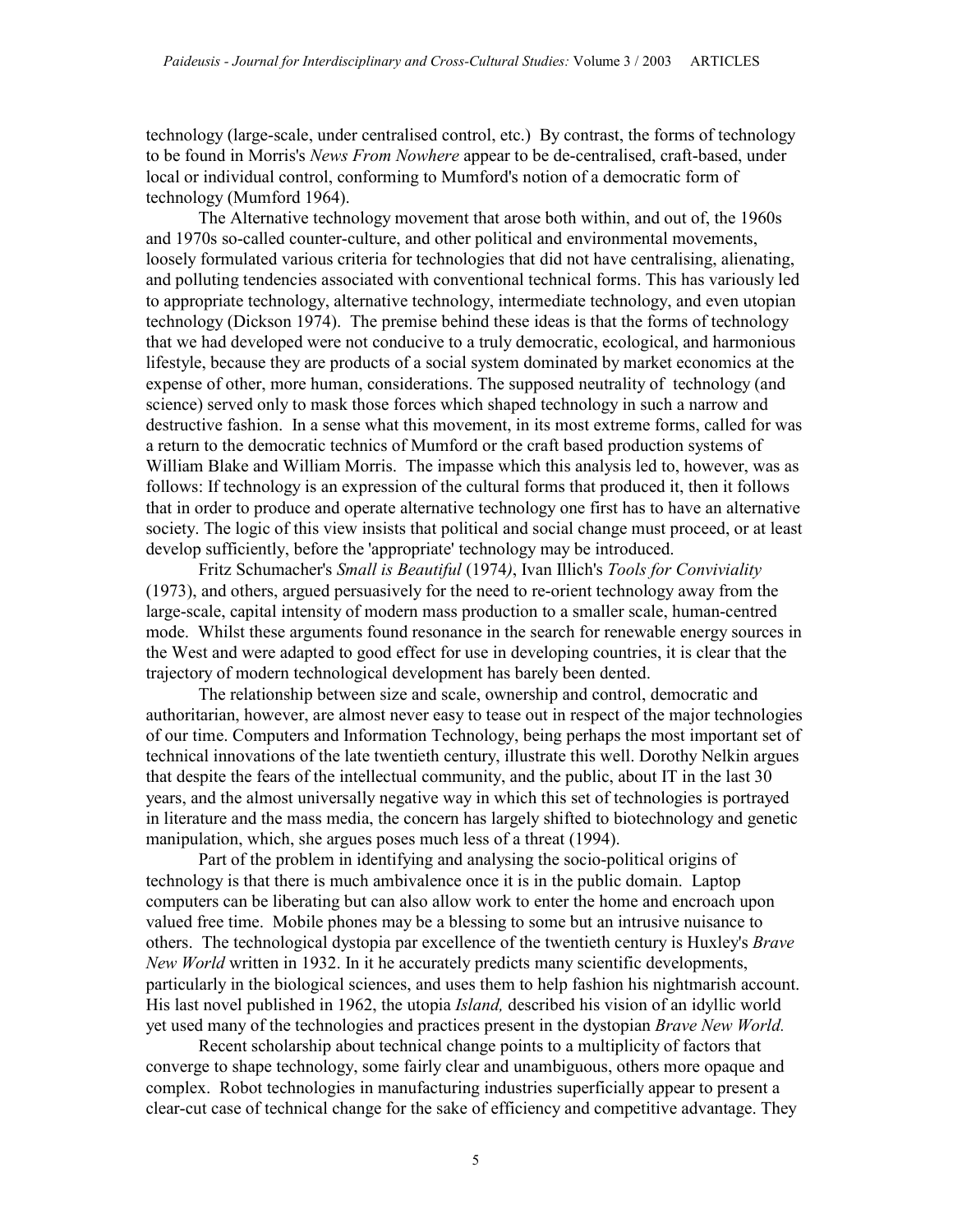seem to represent the next 'logical' stage of development in automation, yet the reality is more complex. General Motors built an almost fully automated plant for the production of axles and gearboxes which actually increased the costs of production but which was justified as an experiment and an 'investment' for the future (Forrester 1987). The highly acclaimed Fiat car advertisements of the late 1980s which depicted a fully automated car plant with suitably operatic background music and the slogan "designed by humans, built by robots", may have been a piece of propaganda aimed at their workers, who, at that time, were undertaking a series of wildcat strikes (Anon. 1993). Kennedy (1994) suggests that Japan's fascination with robot technology and their large-scale implementation in that country is, to a degree, due to a combination of a shortage of labour and a xenophobic fear of foreign labour. Fleck argues that "robots have become a symbol of national technological progress, a sort of international virility symbol to such an extent that many companies have introduced them without concern for economics" (1984, 208). It has even been suggested that the creation of robots, particularly those having some similarities to human form, represent a male wish for procreation, the result of a form of womb envy (Pannafiou 1984).

Whatever the reasons that brought a technology into being, there is always the possibility that it could be used in ways not intended or foreseen and have unintended consequences. Who, a century ago, would have predicted the impact of the motor car - for good or ill? Castells (1996, 1997, 1998), writing about the use of global information networks sees this new meta-technology being used by different interest groups and organisations from governments and corporations to criminal gangs and pen-pals. Whilst a 'utopian technology' may have some features which many might agree on - for example: be non-polluting; long-lasting; use little or no finite resources, and so on, the appropriation of technology is another factor to be considered since any new technology, utopian or otherwise, holds out the possibility of a multiplicity of uses, and abuses.

 Science in utopia is likewise problematic. Davis, whilst believing that both science and utopia are inherently optimistic and progressive, suggests that there exists a dilemma which cannot easily be resolved in practice as "science has endless capacity for innovation and change whereas utopia has a desire for control and order....utopia will therefore stop science or be overthrown by it." (1984, 16) Kumar echoes this point: "Science knows no end. It constantly undermines existing beliefs and practices" (1991, 55). This view finds sympathy in *Brave New World* where science was viewed as a subversive activity that threatened to undermine the status quo.

### TECHNOLOGY IN UTOPIA: THEORY AND PRACTICE

The utopian tradition is a large and long-standing one and its fragmentation in recent decades into different genres and the proliferation of new media do not help any attempt at an overarching analysis. There are however, some broad themes that can be identified.

Academic theories of technical change in the early part of this century which were predominantly deterministic in character, appear to chime strongly with the use of technology in utopian writings, as exemplified by the technological utopians and the Technocracy movement, the Futurists, and even in the early Worlds Fairs. In the inter-war and post-war periods, not unnaturally perhaps, technology took on a darker complexion, exemplified by works such as *Brave New World* and Orwell's Nineteen Eighty-Four. Mechanisation, rather than automatically bringing salvation, was viewed with increasing alarm as a possible route to human enslavement whether via the state or the modern corporation. It was around this period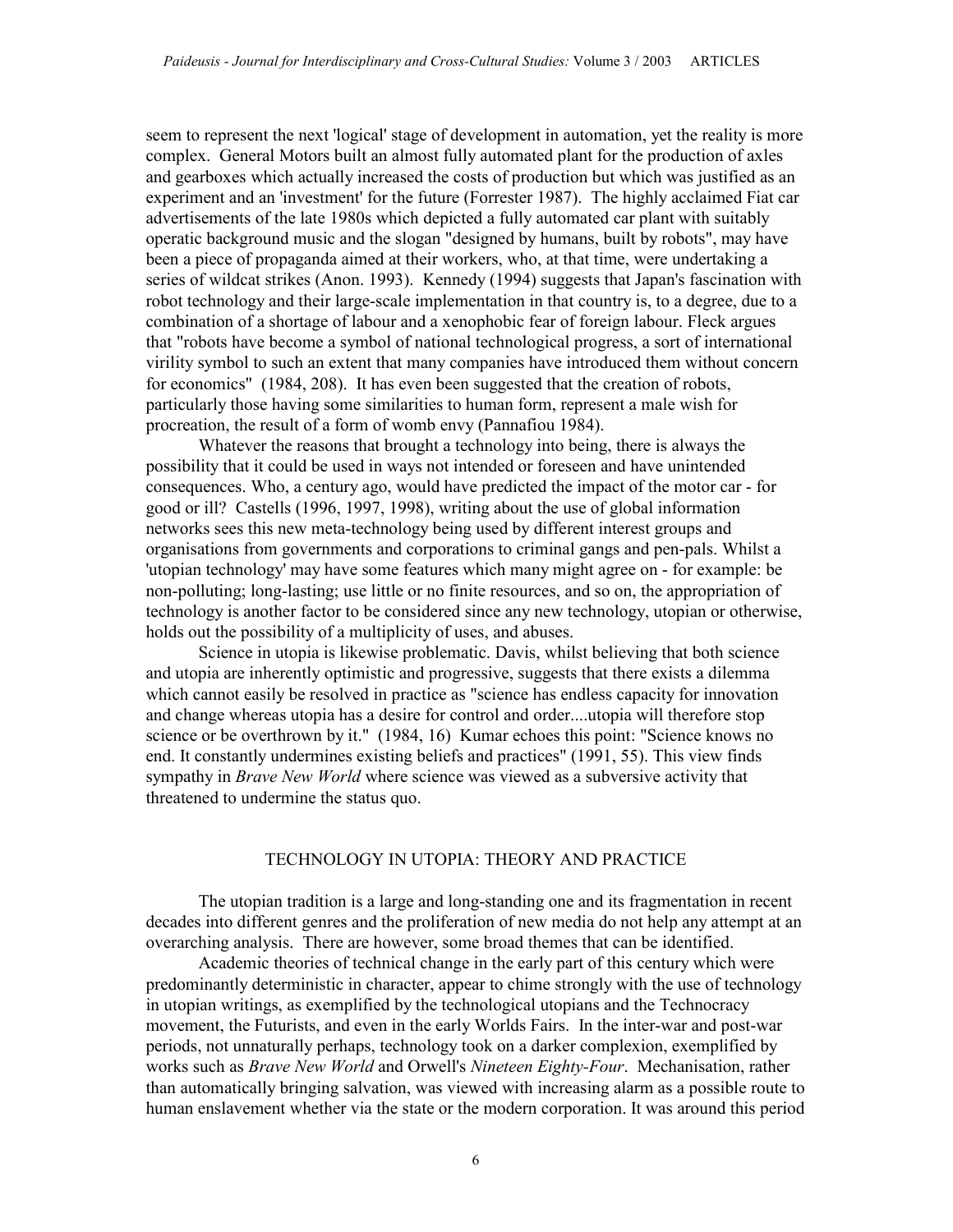that the roots of 'social shaping' approach to technology studies began to be articulated, most notably in Lewis Mumford's now classic account, *Technics and Civilisation* (1934).

The social shaping approach to technical change blossomed in the 1960s and 1970s. David Dickson's Alternative Technology and the Politics of Technical Change (1974), being one of the most significant works of this period, dovetailing both historical and contemporary analyses of technical change with the counter-culture movements of the period. This approach has remained dominant since, and the field has expanded, developed and diversified considerably, but whilst there are differences of emphasis and approach, the fundamental premise that technologies are shaped by social forces remains. The particular complexities and nuances of the technology/society relationship were, however, not always fully reflected in the literature as Sibley has pointed out, "In general, utopian writers have been too sanguine about selectivity. They have tended either to accept technological development wholeheartedly or to restrict all technology to rather primitive levels of development" (1971, 49).

 The most comprehensive exploration of science and technology in the post-war period has undoubtedly been through works of science fiction where utopian and/or dystopian scenarios, and the use of science and technology to generate them, is a distinctive feature of the genre. Though extremely popular, science fiction was largely dismissed as pulp fiction until fairly recently despite the, rather belatedly, acknowledged quality of some of the early writers such as Isaac Asimov, Arthur C. Clarke and Ray Bradbury. More recent reappraisals of science fiction have meant a warmer critical reception by the literary establishment for writers such as Kurt Vonnegut Jnr., J.G. Ballard, and Ursula K. LeGuin. That recognised mainstream literary figures have also written works of science fiction (for example Doris Lessing's Canopus in Argos series) has also helped establish the genre more firmly in the literary hierarchy. A recent 'classic', William Gibson's Neuromancer (1984), managed to establish its own, much imitated, sub-genre, Cyberpunk. Gibson's imagined use of new information technology has parallels with Huxley's Brave New World in that he described some technologies that came to be realised within a few years of publication.

Most accounts of technology in these, and other, recent works recognise the great power of science and technology but have not tended to see them as inevitable determinants of the social order. Utopian writings and theoretical approaches to technical change appear to have moved with the *zeitgeist*, with one notable exception, and that is a persistent strand of technological utopianism.

## THE RE-EMERGENCE OF TECHNOLOGICAL UTOPIANISM

Though naive technological determinism largely dissapeared from utopian literature in the early part of the twentieth century it did not die but merely slumbered, re-appearing throughout the latter half of the century, albeit in more restrained form, and as social theory of one type or another. Two, related strands, serve to illustrate this re-appearance: The emergence of 'futurology' or 'future studies' in the 1960's and much of the early writings about the development of the 'Information Society' from the mid-1980s to the present.

In the decade from the late 1960s to the late 70s there was huge growth in interest in long-term social change, manifesting itself in tangible form with the setting up of government 'think tanks' and commissions whose primary aim was to prepare reports on the future (Bell  $\&$ Mau 1972). Alongside these reports, academic and more popular works vied for attention, perhaps most notably: The Year 2000 (Kahn & Wiener 1967), Mankind 2000 (Jungk & Galtung 1969), The Coming of Post-industrial Society (Bell 1973), and Future Shock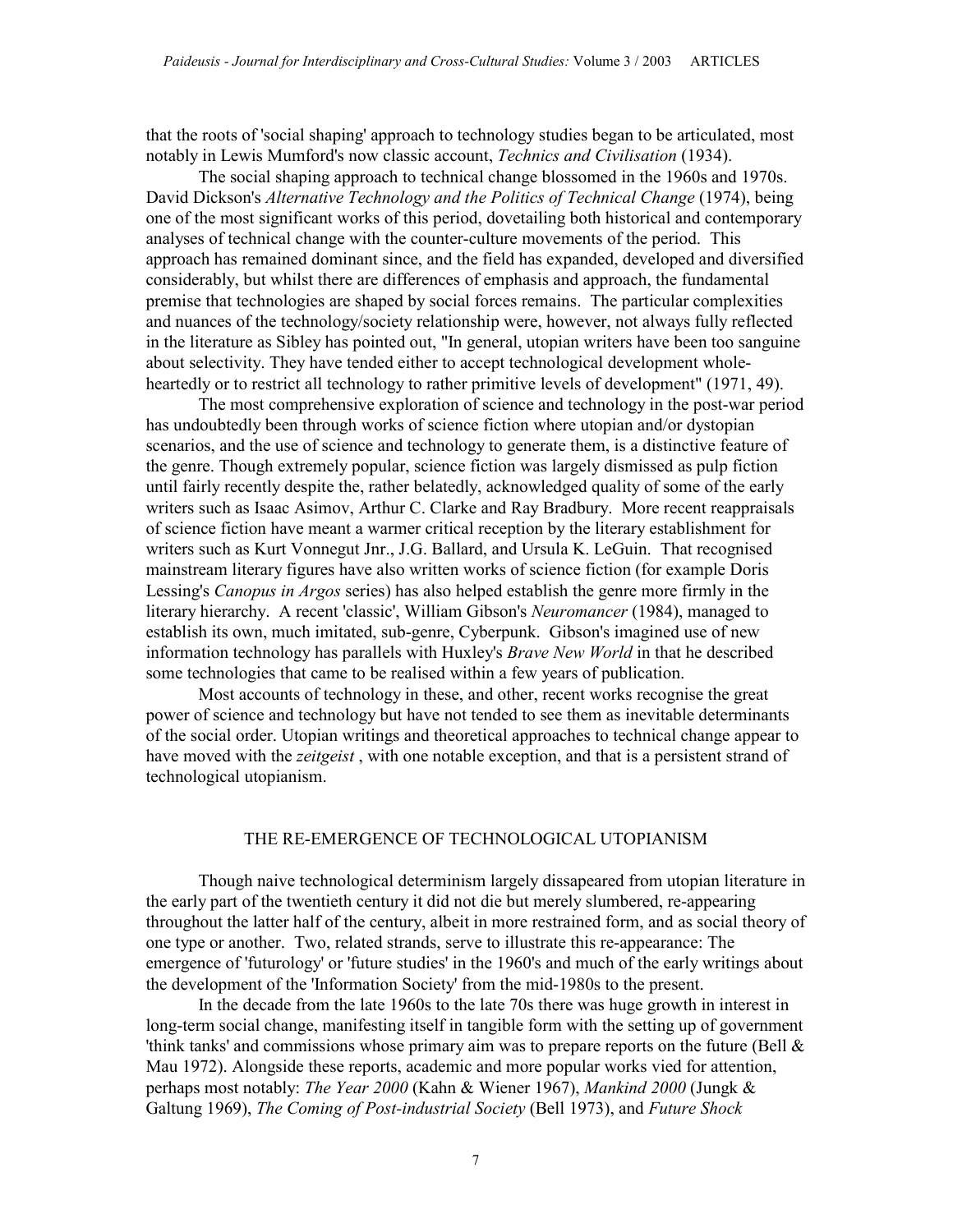(Toffler 1970). Although different in conception and approach, they shared a faith in the development of a technocratic elite and were pervaded, at least implicitly, with technological determinism and a belief that what could be achieved would be achieved. Kumar (1978) and Frankel (1987) have exposed the implicit determinism of these and more recent contributors to the genre.

In many of these accounts political, social, and economic analysis gives way to little more than extrapolation and speculation. There are strong echoes here of the visions exhibited in the Worlds Fairs earlier in the century being presented to us as sociological analysis (Segal 1995, Bush 1979). Here again scientific and technological progress alone could ensure a utopian future, all we needed do was to wait and relax.

### THE INFORMATION SOCIETY AS 'CYBERTOPIA'

The last two decades have seen an outpouring of writing about the unfolding of an information society. Whilst there are numerous views and definitions as to exactly what constitutes an information society (Webster 1995), at its simplest and most uncontentious, it is a society where the value and importance of information outstrips in importance the traditional key inputs into an economy of land, labour and capital. That is to say that knowledge of all kinds, e.g. scientific, technical, financial and so on, are the prime commodity and resource of the economic system. It follows from this that the key technology of an information society is the computer, or, more broadly, Information and Communication Technology (ICT) - a convergence of electronic communication technologies (telephones, TVs, fax machines, printers, etc.) around the modern digital computer.

The thrust of much academic, and almost all popular writing about the information society is unarguably utopian in tenor: "The roseate picture of a post-industrial wonderland far outweighs references to the possibility of mass unemployment and authoritarian states" (Webster  $\&$  Robins 1986, 20). Little has changed since this was written. Information technology we are told, holds the promise of wealth, global democracy and political participation, and, harking back to the futurologists of the 1960s, the advent of 'leisure society'. *The Mighty Micro* (Evans 1979) is a good example of the early populist work in the field. Evans predicted that by the end of the millennium, artificial intelligence would mean that computers would be our intellectual and emotional partners, war would be coming to an end, the printed word would be dead, and so on.

There is a strong determinist component in all of these accounts. The technology in, and of, itself is leading us forward to this new future. Political and sociological analysis is either cursory, shallow, or altogether absent. Since the early 1990's the main technological focus of the information society has been on the achievements and potential possibilities of the internet with its ability to provide on-line community largely free of spatial or temporal constraints. Once again "the technical fact of communication itself is celebrated as an inherent good, without any discussion of the resulting shape of the community that is wired up in this way. New Age dreams of universal, seamless networking are oddly congruent with features of a modern corporate communications ideology" (Stallabrass 1995, 10).

This new generation of technological utopians see technology harnessed not to the state for the common good, but to private corporations. Alvin Toffler (1970, 1980, 1990) is often cited as the high priest of this new breed, largely by virtue of his high profile and his millionselling books, but also because of his links, and influence, in US political circles particularly on the radical right. Other elements of the mass media such as television advertising for high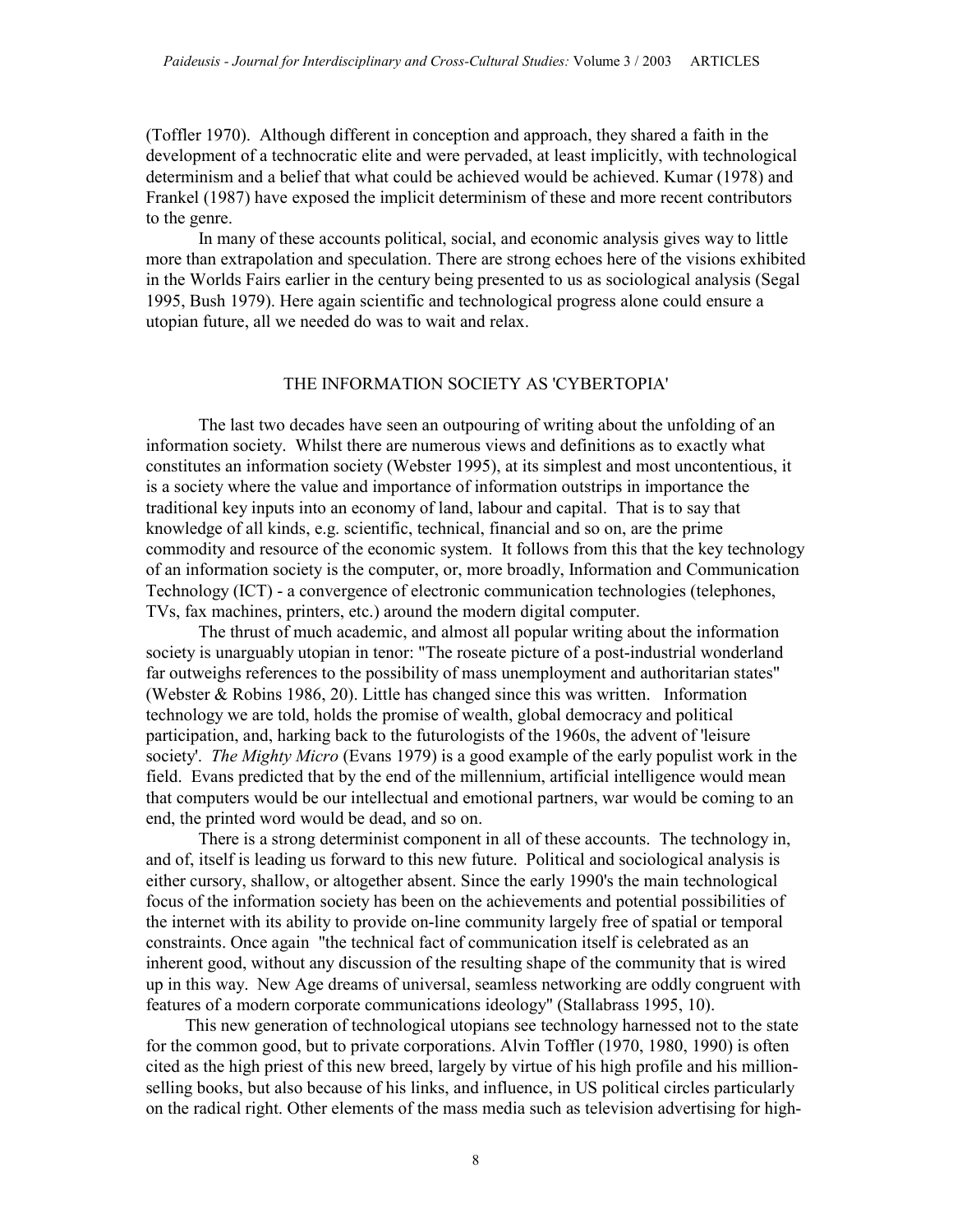tech products such as computers either implicitly or explicitly make the connection between technology and the good life. Segal has examined this latter phenomena in promoting technological utopias, concluding that:

> Contemporary high tech is thus replete with many ironies of the unanticipated consequences of technological progress along the route of technological utopia. That such consequences are painfully familiar to those truly knowledgeable about technology's past is yet another irony. So long as its various promotional enterprises turn a profit and generate positive public relations, high tech may not care what ordinary citizens, much less cultural critics, feel about these dilemmas (1995, 210).

Utopia then has become de-regulated, privatised and is being increasingly sold to us not as something which is achievable by political action, and certainly not any longer through socialism, but rather we will consume our way to utopia.

Barbrook and Cameron note that "a loose alliance of writers, hackers, capitalists and artists for the West Coast of the United States have succeeded in defining a heterogeneous orthodoxy for the coming information age: the Californian Ideology" (1996, 44) achieved by a "faith in the emancipatory potential of the new information technologies" and that "In the digital utopia, everybody will be both hip and rich" and that "not surprisingly this optimistic vision of the future has been enthusiastically embraced by computer nerds, slacker students, innovative capitalists, social activists, trendy academics, futuristic bureaucrats, and opportunistic politicians across the USA" (1996, 45)

The discourse of the information society is largely one of technological utopianism. With few exceptions, those who argue the case for the existence of such a thing as an information society, as distinct from say, an *advanced industrial society*, or from those who talk of the increased *informatisation* of society (Giddens 1990), speak of it in generally optimistic tones. (Webster 1995). Among more popular writings, the tone is even more upbeat (cf. Negroponte 1995).

In what might be called 'first generation' technological utopianism in the latter part of the last century, technology plus a strong dash of socialism was the answer, but the contemporary 'second generation' embraces the invisible hand of the free market and aggressive global capitalism as the primary driver for technical, and thereby social, progress. Those left behind in the digital era are presumed either to be blessed by the 'trickle down' from above or rate merely as a footnote. Barbrook and Cameron point up this elitist fantasy against the hard reality of the 'digerati' on the affluent West Coast of the United States as most "white people in California remain dependant on their darker-skinned fellow humans to work in their factories, pick their crops, look after their children, and tend their gardens" (1996, 62). Athens maybe, but not quite yet without the slaves.

It is not the expression of optimism that is objectionable in these works, for to decry optimism would be to decry the utopian tradition and the possibility of a better life, rather it is the uncritical coupling of technology to social progress, and the assumption that what could happen, will happen. The dangers inherent in this are that by assuming a linear and deterministic model of technical change the possibility of human intervention is relegated or dispensed with altogether. It does not allow us to question the vested interests that lie behind the developments in technology, nor does it recognise fully the extent to which society chooses which technologies to adopt, and the ways in which they may then be adapted and used for purposes other than those originally intended. There is a world of difference between the position that technology *could* help in the creation of utopia and that of holding that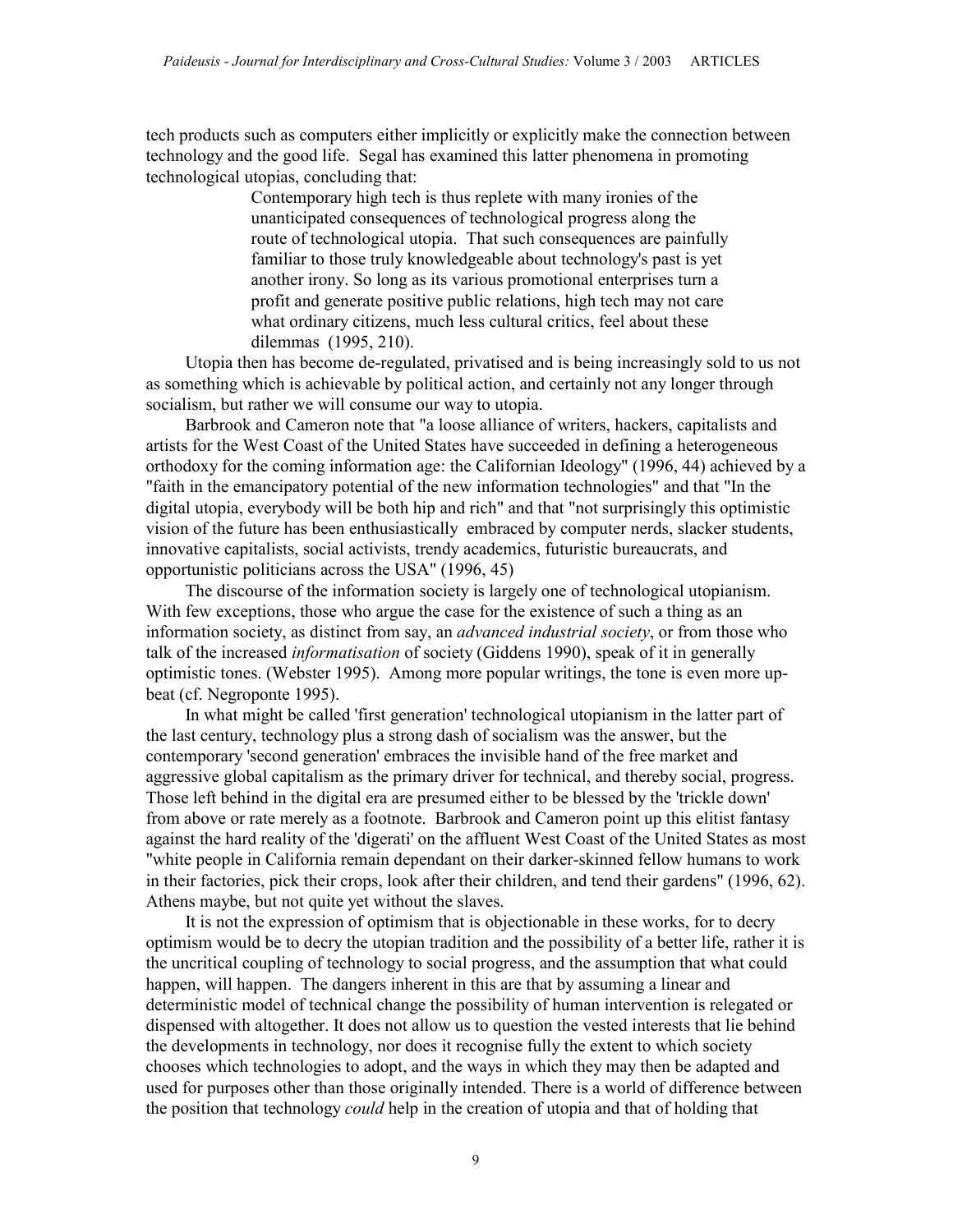technology in of itself will create them. The latter argument suggests an abandonment of engagement and critique, or indeed anything other than sitting back and accepting the inevitable. The former recognises that utopia cannot be built without technology whilst the latter expresses the view that technology alone, without human intervention, will somehow lead us there.

Technological utopianism in one guise or another has been one of the most persistent and influential myths of the late nineteenth and twentieth centuries. It is pernicious and retrograde since it abdicates criticism and action in favour of the status quo. If we would but wait and not 'rock the boat' we will reach the promised land. There are countervailing voices of course. Dystopias are one way of fending off the 'utopias' presented to us in the form of cable TV, time-share apartments, exotic holidays, new cars, fashionable clothes and the security of being a passive consumer in the late twentieth century. As Michael Crichton (the creator of Jurassic Park) says "Dystopian Science Fiction has a long, honourable tradition and stands as a critical, fearful view of new technology. This is a useful counterpoint to the mindless enthusiasm which is trumpeted by PR companies to pump up stock" (quoted in Orr 1993, 12). It can be hard, however, to hear these voices above the clamour of optimistic technophiles that pervades much of the mass media.

### TECHNOLOGIES FOR BUILDING UTOPIA

The totalitarian, centralised utopias of Bellamy are, thankfully, no longer fashionable. In their place, postmodern heterotopias hold out the promise of the good life without the stultifying conformity of centralised social planning and regimented technological regimes. Recognition that any one utopia necessarily involves precluding others, and that happiness is a logical impossibility without the yardstick of unhappiness to measure it by is a refreshing and welcome advance. The "wisdom of Homer consisted in saying, once and for all, two things: first, that utopia is dangerously seductive, and second, that it must seem extremely boring to any person with an interest in living" (Martensson 1991, 479). Utopia as earthly paradise, a world without change, a place without struggle, effort or unhappiness where all material wants are fulfilled is an arid, static, and sterile vision.

In planning utopia it is much easier to say what we don't want rather than what we do, and any meaningful utopia must allow for change and therefore opposition. "Much as I detest fundamentalists, physical-fitness freaks, neo-conservatives, and right-wingers of virtually all kinds, I don't think I'd want to live in a world in which they don't exist" (Brockway 1981, 44). Kumar has suggested that perhaps contemporary welfare capitalism is the least worst of all the available systems (1987, 421) echoing George Orwell's view of some forty years earlier, whereby "Foreseeing some dismal Marxist utopia as the alternative, the educated man prefers to keep things as they are" (Orwell 1948, introduction). But welfare capitalism appears to be having great difficulty in holding its own in the face of global *laissez-faire* capitalism facilitated by financial de-regulation and information technologies (Gray 1998).

Echoing this theme, Ezrahi (1990) has noted that that Enlightenment meliorative rationality in the liberal democracies began to break down in the latter part of the twentieth century, giving way to an eclectic pluralism most obviously manifest in the positing of a postmodern condition in which all grand narratives, including the belief in progress, science, and by extension technology, were undermined. "The scientific intelligentsia of the late twentieth century cannot defend eighteenth and nineteenth, or even early-twentieth century notions of objectivity, rationality and truth without discarding respectable philosophical and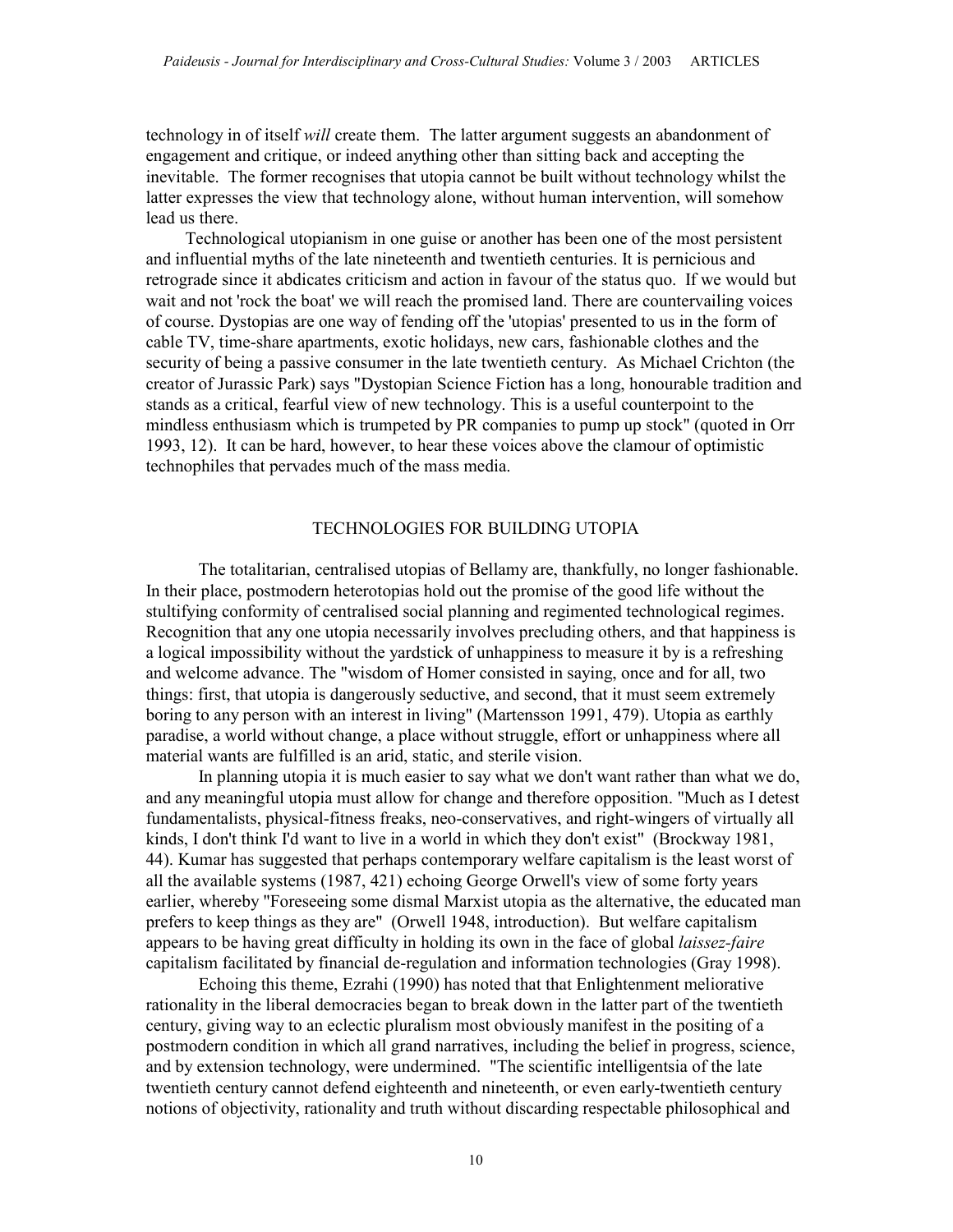historical views which have cast serious doubts on the validity of the very notion of knowledge as a neutral mirror of the world." (280) Such cognitive relativism has infused the body politic, and hence the utopias of the latter part of the century have tended not to embrace broader society but appeared to fragment into what Ezrahi terms micro-utopias. Many commentators see this uncertainty and relativism as one root cause of the resurgence of religious fundamentalism, and it might not be unreasonable to suggest that the resurgence of technological utopianism is symbolic of a need in the Western world to place faith in technological progress as the old certainties crumble.

In these postmodern times it therefore possible to identify technologies whose characteristics lend themselves to utopian ends? The unfettered development of technology by global capitalist enterprise appears to be as unwelcome as the totalizing regimentation of the state controlled monoliths of Bellamy and others. A first step must be to bring technological and scientific development under greater control than is presently the case. We cannot wish away the current hegemony of the market economy even if we wanted to, but we cannot afford to allow the degree of *laissez-faire* expansion to continue unopposed. It would not be an easy task. Echoing Lewis Mumford writing much earlier in this century, John Gray pessimistically asserts that "an imperative of late modern societies everywhere is to gain control of technology...yet it must be doubted if late modern societies have the cultural resources to sustain such prudent risk aversion" (1997, 184). In the same vein Gray later writes "in truth the relations of human beings with technology are never merely ones of ends to means. Our lives are profoundly conditioned by the technologies we develop whether or not we will it so. The notion that a Luddite act of refusal of technology by any community could bring it under human control is a characteristic humanist folly" (1997, 185).

There will always be some room for the appropriation and adaptation of technologies to different, and perhaps more convivial, ends. Computers, for example, are generally viewed as universal machines and therefore highly adaptable to a seemingly infinite range of tasks. Nihilistic computer hackers are not to be condoned, but the mere fact that they can, and do, cause so much damage and alarm, indicates that any Big Brother might occasionally get a poke in the eye as he watched over us. Knei-Paz (1995) notes that the nature of modern technology, in particular ICTs, means that it is increasingly difficult for any one state, corporation or institution to control. The demise of state communism in the former USSR has been attributed by many to be due, in no small measure, to the inability of the state apparatus to control access to information, and the ability of its citizens to circumvent any controls by the use of proliferating numbers of telephones, photocopiers, fax machines and so on (Stonier 1983).

Technology is by no means infinitely adaptable, however. The scale, sophistication, and complexity of much modern technology often mitigates against flexibility, and one can think of many instances where technology has achieved a kind of 'closure' and is frozen into a particular shape that defies major change. It is difficult to see, for example, how a mass production line could operate with a hugely different organisation of the workforce since for the most part it is deliberately planned to sacrifice most other considerations to the goal of efficiency. Braun also identifies this aspect of modern technology, asserting that:

> I believe that even with a given technological trajectory, society can move in many different directions merely by political action...on the other hand, I do believe that a given technological trajectory forecloses some social options and, hence, the achievement of some utopias does require the direction of technological development, in addition to other political action. (Braun 1994, 855)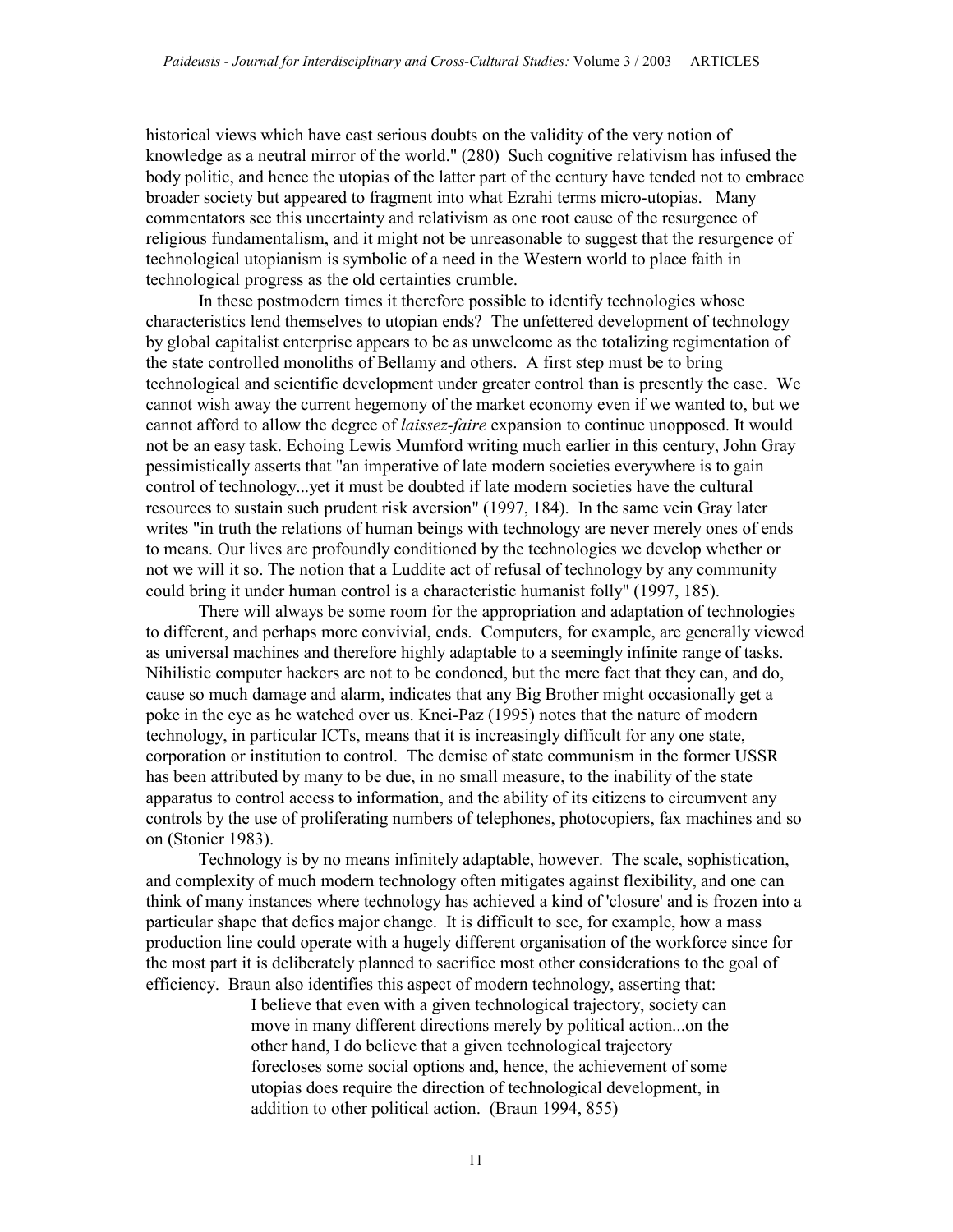In a similar vein, Winner (1977) has also argued convincingly that large-scale or fundamental technological developments tend to become deeply embedded within societies and difficult, if not impossible, to change. Winner's concept of 'technological drift' has often been mistaken for determinism by his critics, but this is not the case. Winner acknowledges that technology is the product of social forces, but that once built and assimilated into society it becomes a factor that influences both social structure, social behaviour and further technical developments. For example, national electricity grids and mains electricity supply are unarguably the result of social, political and economic decisions made over half a century ago, yet their existence shapes further technological developments and facilitates certain social activities such as how, and even when, we might work. Any new technical developments requiring power supplies must realistically be designed to work with the existing system, and although we could change the system should we wish it, expense alone would make it prohibitive. Thus "every thoroughgoing history of technological systembuilding points to the same conclusion, namely that technological innovations of any substantial extent involve a reweaving of the fabric of society, a reshaping of some of the roles, rules and relationships that comprises our ways of living together" (Winner 1997, 992).

If we accept that technology (and science) are products of social forces rather than vice versa, then the technology of utopia must arise out of society's desire to create utopia. To achieve this, desire alone will not be enough, since without the power to effect change, all one is left with are utopian dreams. The rather mundane and sobering conclusion is that however much the new technological utopians wish it, current technological trajectories may be the new chains of digital enslavement as much as they may be a route to freedom, and that the achievement of utopia remains primarily in the (broadly defined) political domain. Technology can be adopted, adapted and appropriated differently where we are able, and there is always the opportunity to create small-scale experimental communities, but the mass of humanity are unlikely to have even these options unless they somehow gain the means to do so. This is not to embrace pessimism, or to deny that positive advances have been, and can continue to be made by the judicious use of technology. That we in the Western world are largely sheltered, well-fed, have clean water, sanitation and good medical provision is testament to that, but we should note that these developments arose because of the political will and the economic ability to utilise and develop these technologies, they did not invent themselves, nor was it inevitable that they were utilised on a mass scale.

We are a highly technologically dependant society, and increasingly so. The resources of the planet are finite and showing signs of severe depletion and/or distress. These two facts mean that we cannot achieve even modest utopian dreams without technology and that we must control and direct our existing technological developments accordingly. There is nothing in the history of technology that suggests that this will happen spontaneously, and so the seductive voices of the technological utopians must be resisted whether they be sincere dreamers or cynical corporate apologists, yet their persistence, ubiquity and influence suggests that this will not be an easy task. References

Anon (1993), The Guardian.

Bacon F. (1974), New Atlantis, Oxford, Clarendon Press.

Barbrook B. and Cameron A. (1996), The Californian Ideology, *Science as Culture*, 6.1, 44 -72.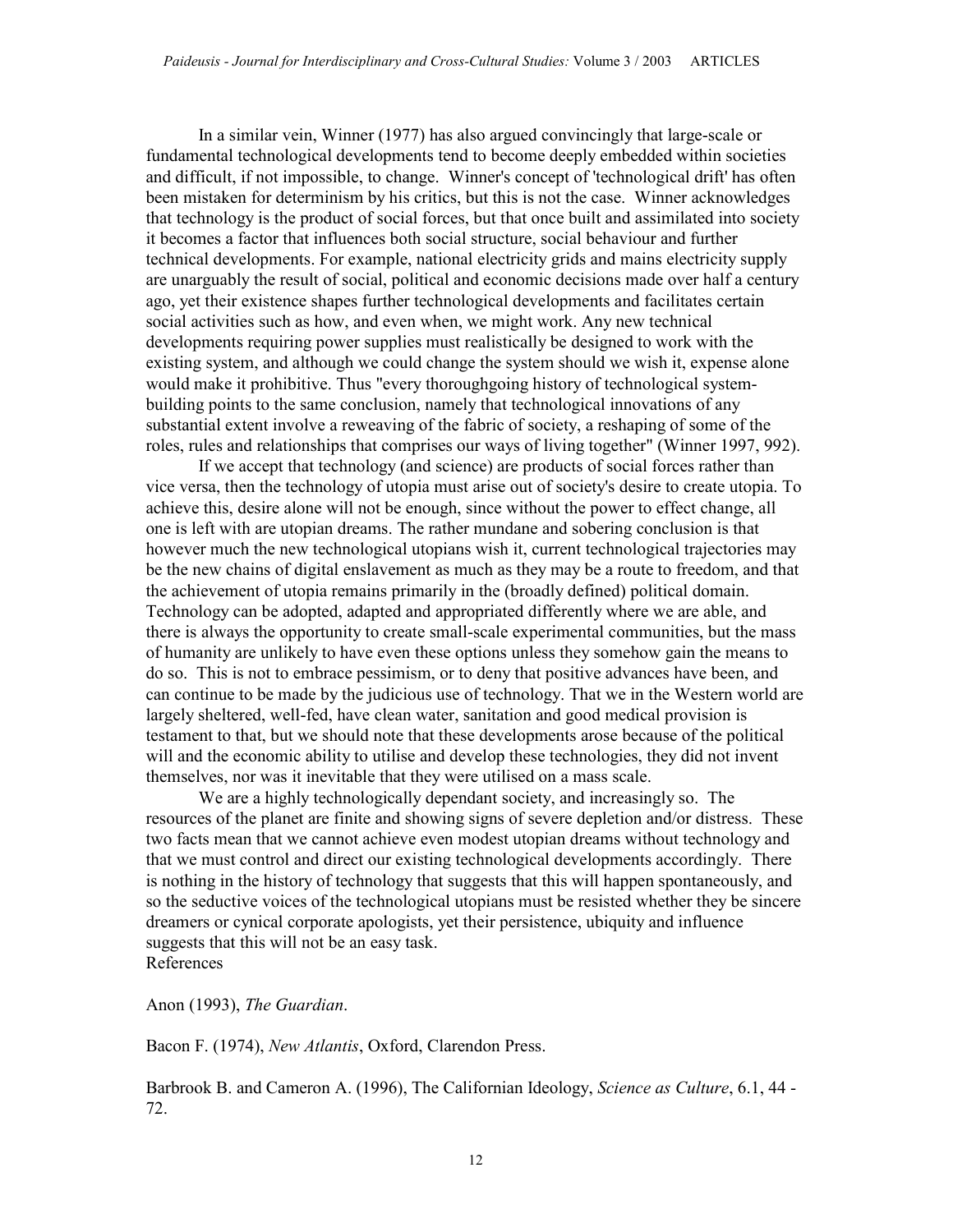Bell D. (1973), The Coming of Post-Industrial Society: A venture in social forecasting, New York, Basic Books.

Bell W. and Mau J.A., eds. (1972), *The Sociology of the Future*, New York, Harper & Row.

Bellamy E. (1982), Looking Backwards: 2000-1887, Harmondsworth, Penguin.

Braun E. (1994), Can Technological Innovation Lead us to Utopia?, *Futures*, 26.8, 852-861.

Brockway R.W. (1981), Visions of Utopia, Humanist, 41.1, 42-44.

Bush D.J. (1979), Futurama: World's Fair as Utopia, Alternative Futures, 2.4, 3-20.

Castells M. (1996), The Information Age : Economy, Society and Culture (Vol. 1), The Rise of the Network Society, Oxford, Blackwell.

Castells, M. (1997), The Information Age : Economy, Society and Culture (Vol. 2), The Power of Identity, Oxford, Blackwell.

Castells, M. (1998), The Information Age : Economy, Society and Culture (Vol. 3), End of Millennium, Oxford, Blackwell.

Davis J.C.(1981), Utopia and the Ideal Society: A study of English utopian writing 1516-1700, Cambridge, Cambridge University Press.

Davis J. C. (1984), Science and Utopia: The History of a Dilemma, Nineteen Eighty-Four: Science between Utopia and Dystopia, Ed. Mendelsohn, E. and Nowotny, H. Dordrecht: D. Reidel, 21-48.

Dickson D. (1974), Alternative Technology and the Politics of Technical Change, London, Fontana.

Evans C. (1979), The Mighty Micro: The Impact of the Computer Revolution, London, Gollancz.

Ezrahi Y. (1990), The Descent of Icarus: Science and the Transformation of Contemporary Democracy, Cambridge, Massachusetts, Harvard University press.

Fleck J. (1984), Artificial Intelligence and Industrial Robots: An automatic end for utopian thought, Nineteen Eighty-Four: Science between Utopia and Dystopia, Ed. Mendelsohn, E. and Nowotny, H. Dordrecht: D. Reidel, 189-231.

Forrester T. (1987), High-Tech Society, Oxford, Basil Blackwell.

Frankel B. (1987), The Post-Industrial Utopians, Oxford, Basil Blackwell.

Gibson W. (1984), Neuromancer, London, Victor Gollancz.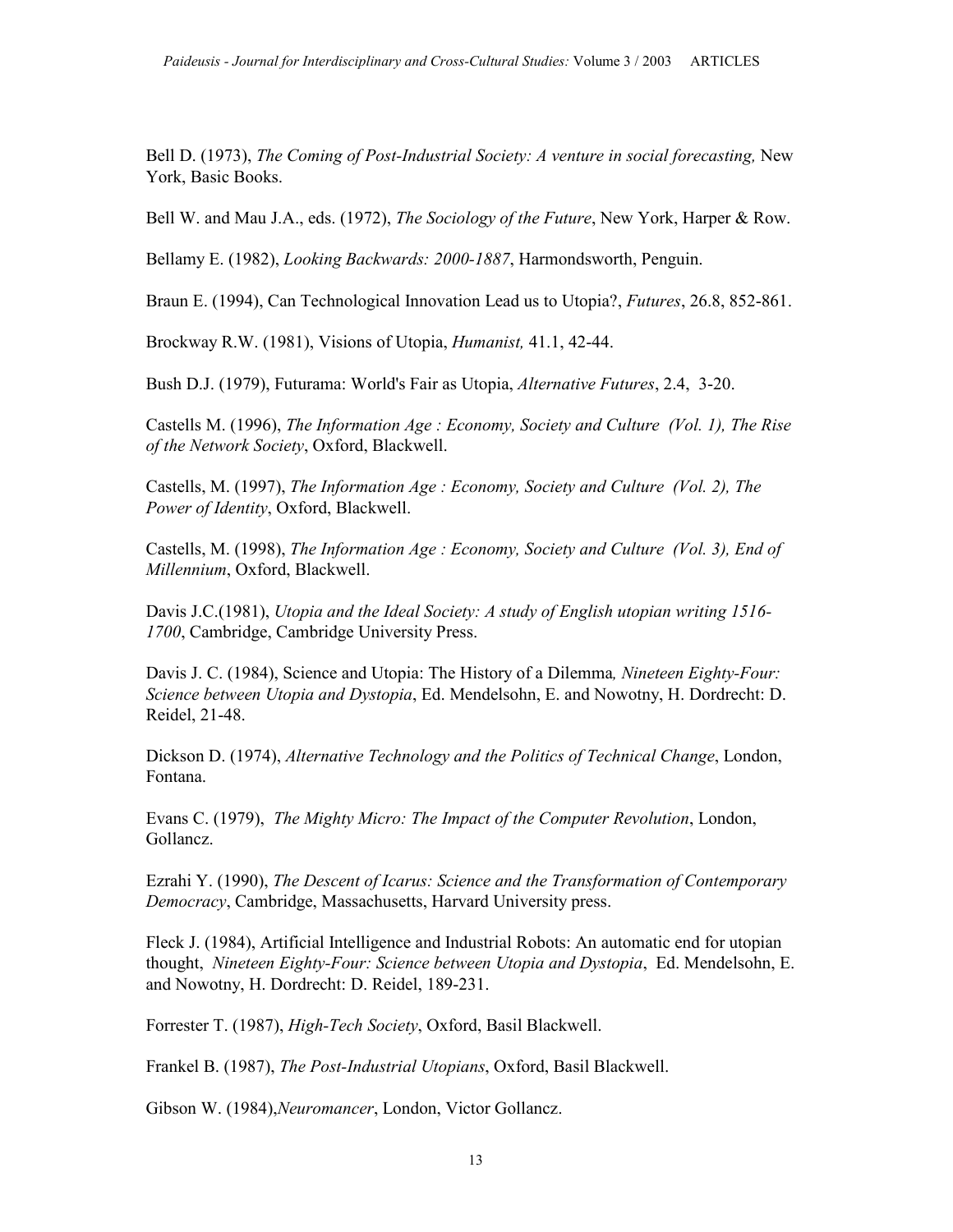Giddens A. (1990), The Consequences of Modernity, Cambridge, Polity Press.

Gray J. (1997), *Endgames: Questions in late political thought*, Cambridge, Polity Press.

Gray J. (1998), False Dawn: The Delusions of Global Capitalism, London, Granta Books.

Hall S. and Gieben, B. eds.(1992), Formations of Modernity, Cambridge, Polity Press.

Huxley A. (1932), Brave New World, London, Chatto & Windus.

Huxley A. (1962), *Island*, London, Chatto & Windus.

Illich I. (1973), Tools for Conviviality, New York, Harper & Rowe.

Jungk R. and Galtung, R. eds. (1969), Mankind 2000, London, Allen & Unwin.

Kahn, H. and Wiener, A. eds. (1967),The Year 2000, New York, Macmillan.

Kennedy, P. (1994), *Preparing for the Twenty-first Century*, London, Fontana.

Knei-Paz, B. (1995), Was George Orwell Wrong?: Technology and the prospects for democracy, Dissent, 42.2, 266-269.

Kumar K. (1978), *Prophecy and Progress*, Harmondsworth, Penguin.

Kumar K. (1987), Utopia and Anti-Utopia in Modern Times, Oxford, Blackwell.

Kumar K. (1991), Utopianism, Buckingham, Open University Press.

Lewis A.O. (1987) Utopian Approaches to Technology, Bulletin of Science, Technology and Society, 7.4, 493-506.

Martensson B. (1991), The Paradoxes of Utopia: A Study of Utopian Rationalism, Philosophy of the Social Sciences, 21.4, 476-514.

More T. (1516), *Utopia*, Harmondsworth, Penguin, (1965 ed.).

Morris William (1890), News from Nowhere, London, Routledge & Kegan Paul, (1970 ed.).

Mumford L. (1934), Technics and Civilization, New York, Harcourt Brace Jovanovich.

Mumford L. (1964), Democratic and Authoritarian Technics, *Technology and Culture*, 5.1, 1-8.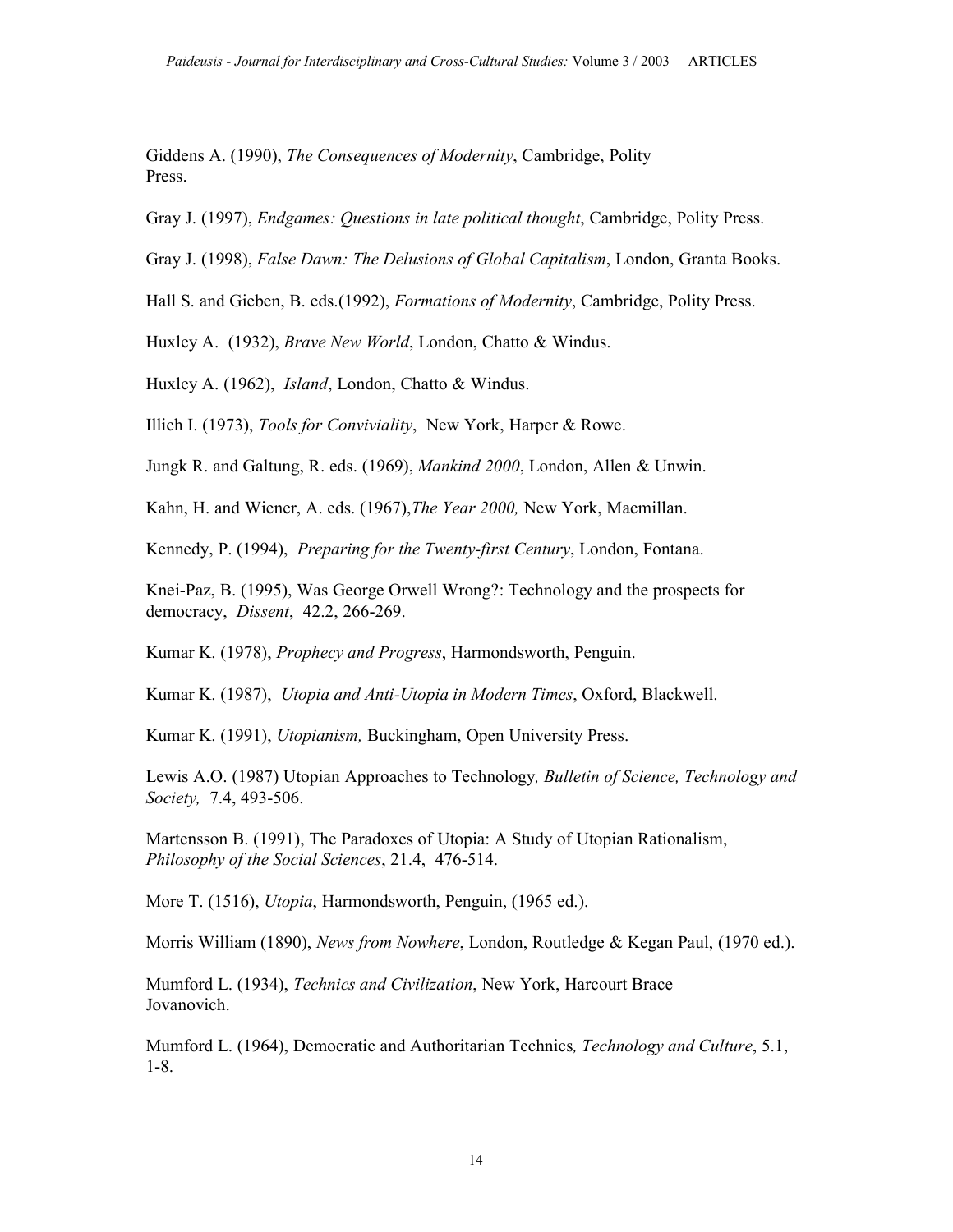Mumford L. (1973), Utopia, The City and the Machine, Utopias and Utopian Thought, Ed. Manuel, F.E., London, Souvenir Press, 3-24.

Negroponte N. (1995), *Being Digital*, London, Hodder & Stoughton.

Nelkin D. (1994), Against the Tide of Technology, The Higher, 23 July, 13 - 14.

Nowotny H. (1984), Science and Utopia: On the Social Ordering of the Future, Nineteen Eighty-Four: Science between Utopia and Dystopia, Eds. Mendelsohn, E. and Nowotny, H. Dordrecht, D. Reidel.

Orr D. (1993), The Admirable Crighton, The Guardian, 3rd July, 8.

Orwell G. (1948), Nineteen Eighty-Four, London, Voctor Gollancz.

Panafieu C.W. (1984), Automata: A Masculine Utopia, Nineteen Eighty-Four: Science between Utopia and Dystopia, Ed. Mendelsohn, E. and Nowotny, H. Dordrecht, D. Reidel, 127-145.

Schumacher F. (1974), Small is Beautiful: A Study of Economics as if People Mattered, London, Abacus.

Segal H. P. (1995), The Cultural Contradictions of High Tech: or the many ironies of contemporary technological optimism, Technology Pessimism, and Postmodernism, Eds. Ezrahi, Y. et al., Amherst, University of Massachusetts Press.

Segal H.P. (1985), Technological Utopianism in American Culture, Chicago, University of Chicago Press.

Sibley M.O. (1971), *Technology and Utopian Thought*, Minneapolis, Burgess Publishing Co.

Stallabrass J. (1995), Empowering Technology: The exploration of Cyberspace, New Left Review, 210, 3-33.

Stonier T. (1983), The Wealth of Information: A profile of the post-industrial economy, London Thames Methuen.

Toffler A. (1970), Future Shock, New York, Random House.

Toffler A. (1980), The Third Wave, New York, Bantam Books.

Toffler A. (1990), Powershift : Knowledge, Wealth and Violence at the edge of the 21st Century, New York, Bantam Books.

Webster F. and Robins, K. (1986), *Information Technology: a Luddite analysis*, New Jersey, Ablex.

Webster F. (1995), Theories of the Information Society, London. Routledge.